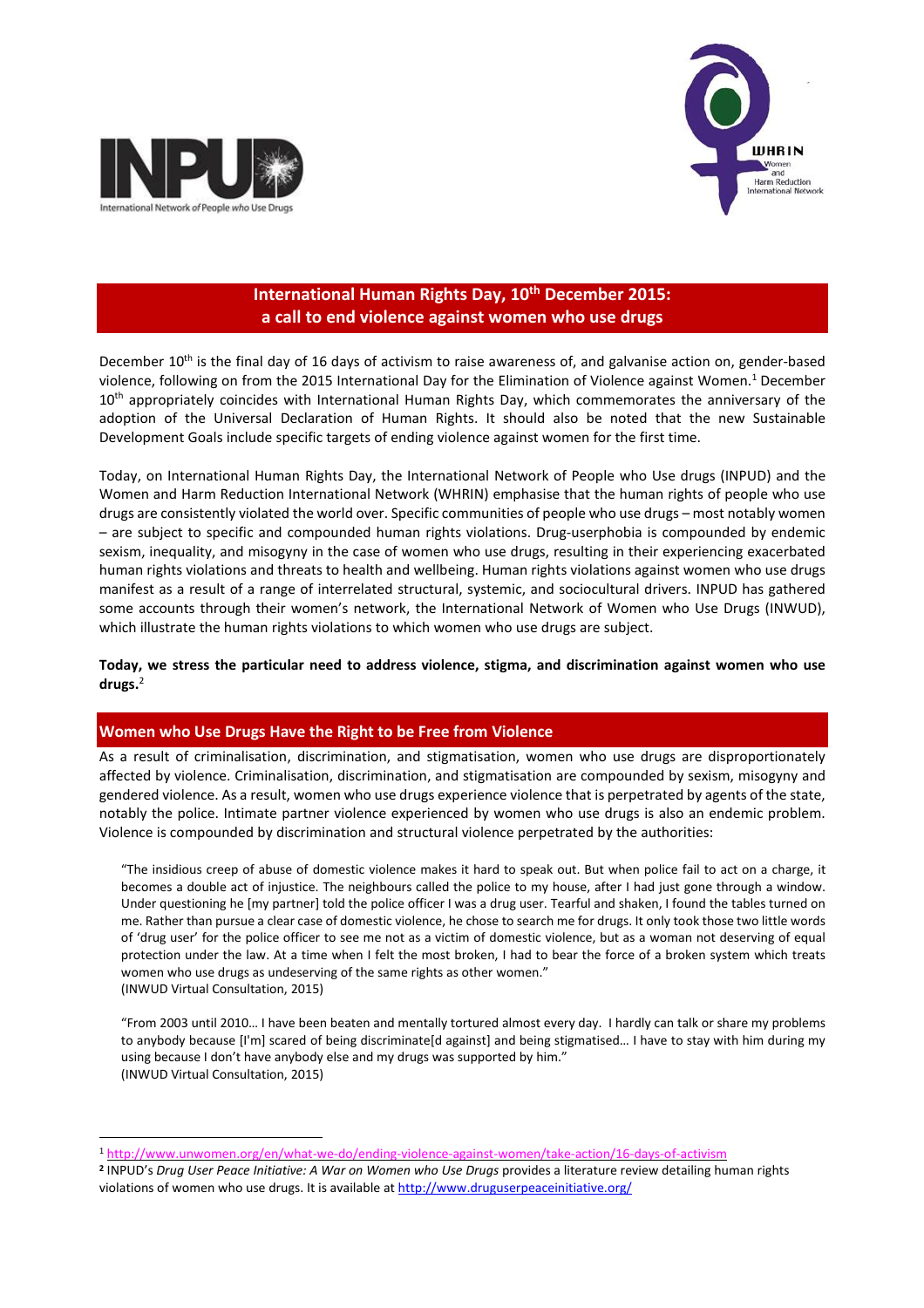



Violence perpetrated by the police against women who use drugs is all too common, and includes sexual violence, inappropriate and invasive surveillance, domestic intrusions, strip and cavity searches (including those conducted by male police officers), and demands for sexual acts in exchange for privileges or basic necessities. Additionally, women who use drugs face difficulties accessing legal justice when experiencing violence, including sexual violence, in closed settings like pre-trial detention and prison.

"Two policemen appeared and stopped us. "Don't move" they said. After searching my friends, one of the policemen kept guard and the other came to search me. As he began searching, I said "I want a policewoman to search me". His response was to slap me hard across the face and continued to search me in a molesting way, in public. I was extremely frightened and felt utterly hopeless. My friends couldn't help me. I wet my pants. They took us to the station to continue the search. In the station they separated us. I was put in a room alone with another policeman who put his computer on to watch a pornographic film. He offered me heroin in exchange for sex. I refused, and he slapped me. I screamed and he tried to cover my mouth with his hand. He was intending to rape me. Luckily another policeman outside heard me and came in. He took me to the cell with my friends."

(INWUD Consultation, 2015)

### **Women who Use Drugs Have the Right to the Highest Attainable Standard of Health**

Criminalisation, gender-based violence, and stigma and discrimination put women who use drugs at greater risk of blood-borne viruses and sexually transmitted infections, most notably HIV and hepatitis C. The so-called 'war on drugs' has driven an opposition to harm reduction programmes, frequently resulting in women who use drugs being unable to access healthcare and other services, violating their human right to the highest attainable standard of health. The lack of available harm reduction services is compounded by the fact that what services are available frequently fail to cater to the specific needs of women who use drugs.

Violence, stigma, discrimination, and criminalisation all serve as substantial barriers for women who use drugs accessing what services and healthcare are available. Punitive drug laws and policies drive high prevalence and incidence of both HIV and hepatitis C amongst women who use drugs.

#### **Women who Use Drugs Have the Right to Bodily Integrity**

Service and healthcare providers commonly mislead women who use drugs with erroneous information regarding the impact on the foetus of illicit drug use before and during pregnancy. Despite opiate substitution therapy (OST) being safe and recommended by the World Health Organization for pregnant women with opiate dependency, they are frequently denied access to OST. In addition, in some regions pregnant women who use drugs can be incarcerated during pregnancy without due legal process, losing their right to personal freedom, and can be prosecuted for using prohibited drugs during pregnancy.

"In many countries, pregnant drug users face criminal sanctions if they continue to use prohibited drugs. In the United States, cocaine users have been convicted on a number of charges including foetal abuse, delivering drugs to a minor, and even murder; this is despite a body of evidence showing cocaine to be no more harmful to a pregnancy than cannabis, and less harmful than alcohol."<sup>3</sup>

 $\overline{a}$ 3 International Network of People who Use Drugs (INPUD), International Network of Women who Use Drugs (INWUD), the Women and Harm Reduction International Network (WHRIN), National Advocates for Pregnant Women (USA) (NAPW), SisterReach, the Sexual Rights Initiative, Family Law & Cannabis Alliance (USA) (FLCA), and Native Youth Sexual Health Network, 2014, *Universal Periodic Review of United States of America 22nd Session,* available at http://www.inpud.net/INWUD\_Joint\_Shadow\_Report\_FINAL\_DRAFT\_2-1.docx (last accessed 18 September 2014)